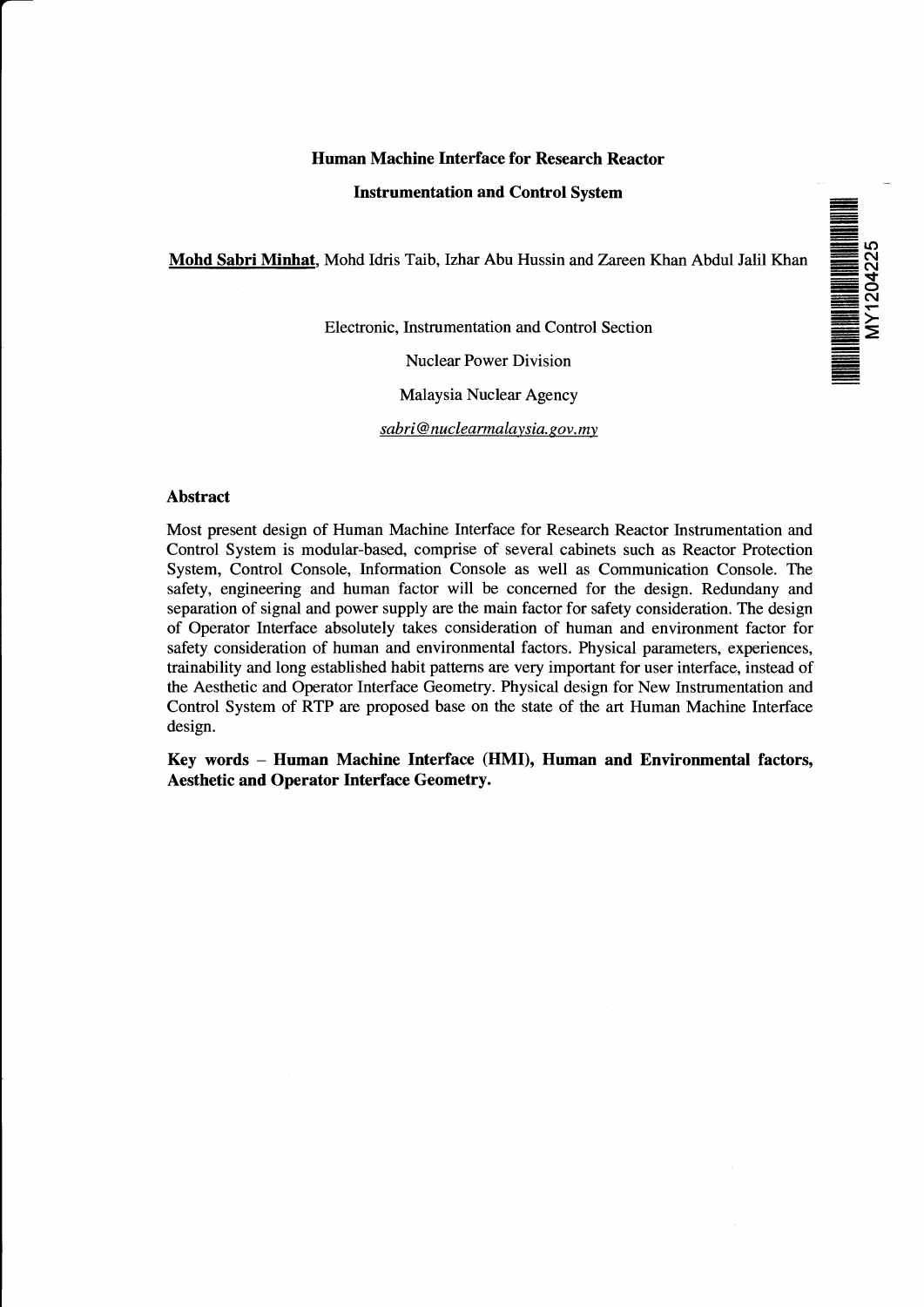### **Introduction**

Technology application in electronics for Instrumentation and Control field is becoming increasingly. The scope for this research paper is Human Machine Interface (HMI) application for research reactor. Human Machine Interface (HMI) is also know as Man Machine Interface (MMI) or Human Computer Interface (HCI). Interaction between human and machine is likely occur in a place or area of user interface system. The terms user interface actually refer to the layer that separates a human that is operating a machine from the machine itself. The context of operating a machine in user interface is focus on reactor operating console that exist in Research Reactor (Research Reactor Triga PUSPATI).



User interface includes hardware and software components that exist in a system. It is a system that have structure provide input and output to user act as a path of communication. In input, system allowing the users to manipulate it or user write by (enter by typed text or command) and produce output that allowing the system to indicate the effect of user's manipulation or user read (system show text, graphics or sound). Interaction between human and machine can include touch, sight, sound, heat transference or any other physical or cognitive function. To easy understand about HMI, example a typical computer station will have four Human Machine Interfaces (HMI) that can includes the keyboard and mouse both interact with our hand, the monitor interact with our eyes and the speaker interact with our ears.



In generally, the goal of Human Machine Interface (HMI) is to produce a user interface which makes it easy, efficient, enjoyable and safety condition to operate a reactor. In order to accomplish the tasks, human and machine needs a system to effectively communicate two ways for operation and control of machine. From that, it is important to get feedback from the machine during process control. Feedback from machine that consists the return informations or output like signals and status for helping human to making operational decision especially in handling Research Reactor.

How good communication system is working depend on effective to contact or transfer data between human and machines. The method to work with a system, users have to be able to control and assess the state of the system. For example, when driving an automobile, the driver uses the steering wheel to control the direction of the vehicle, and the accelerator pedal, brake pedal and gearstick to control the speed of the vehicle. The driver notice that the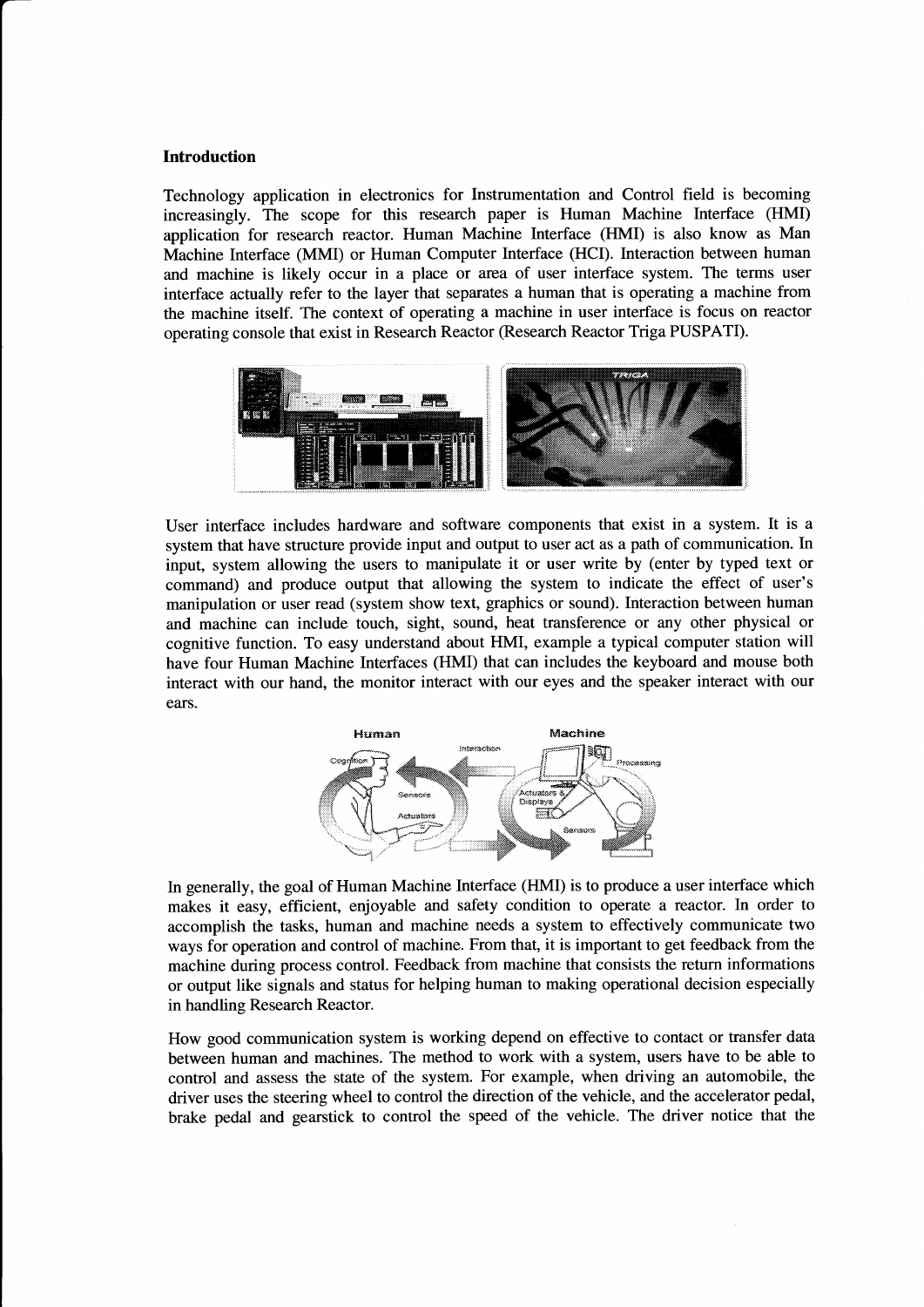position of the vehicle by looking through the windshield and to know exact speed of the vehicle by reading the speedometer. The user interface of the automobile is on the whole composed of the instruments the driver can use to accomplish the tasks of driving and maintaining the automobile. From this example, it can duplicate to apply in operation in reactor plant with the same method to make sure the operation of Research Reactor is under control.



In recently, human are continuous working toward for better communication system by looking to design user interfaces to makes the process of using the system effective, efficient and satisfying. The design of a user interface affects the amount of effort that the user must expend to provide input for the system and to interpret the output of the system. So, by looking with design consideration involve such disciplines as ergonomics and psychology of the user can make a reliable system for Research Reactor. In term of ergonomics, it is refer to science of fitting the work and human relationship to that work. In application of ergonomics is a discipline focused on doing task comfortable, efficient and the more important is environment work place safety to the operators, plant it self and environment. Ergonomics also know as Human Factors that using proper posture and body mechanics (study of movement). Example good placement of computer eguipment, comfortable handles and grips as well as efficient layout of kitchen appliances.

In term of psychology, it is refer to science that deals with mental processes and behavior. In other hand, to design user interface must consider about scientific study of all forms of human behavior, sometimes concerned with the methods through which human behavior can be modified. Example, in situation emergency failed occur especially during operation reactor, operator need to think (Scram the Reactor), the emotion operator that could be face (Nervous), how operator act (Method by Manual Scramp) and operator counter action to conduct that situation either easy or difficult to handle it and slow or fast movement in order to safe the plant. It can conclude that, psychology is informal the mental structure of user that cause user need to think or act in the way user should do during handling Research Reactor.

Besides that, HMI is also preferable to providing system that the operator give minimal input to achieve the desired output and also that the machine minimizes undesired outputs to the human. Meaning that, a better system has ability to minimize the complexicity of the process during communication system between human and machine. The affect from this, it will make a fast communication system action. In other ways of communication system, user interface cointaining in HMI has taken on provide quality of the graphical user interface to attract users and to help system to show meaningful data for user. All of this happens from the increased use of personal computer that commonly used by industrial panel and machinery control design now days.

From explaination previously, there is a clear about relationship between User Interface and HMI. The term user interface is often used in the context of personal computer systems and electronic devices where a network of equipment or computers are interlinked through Host (Reactor Operation Console). Whereas, HMI is typically local to one machine or piece of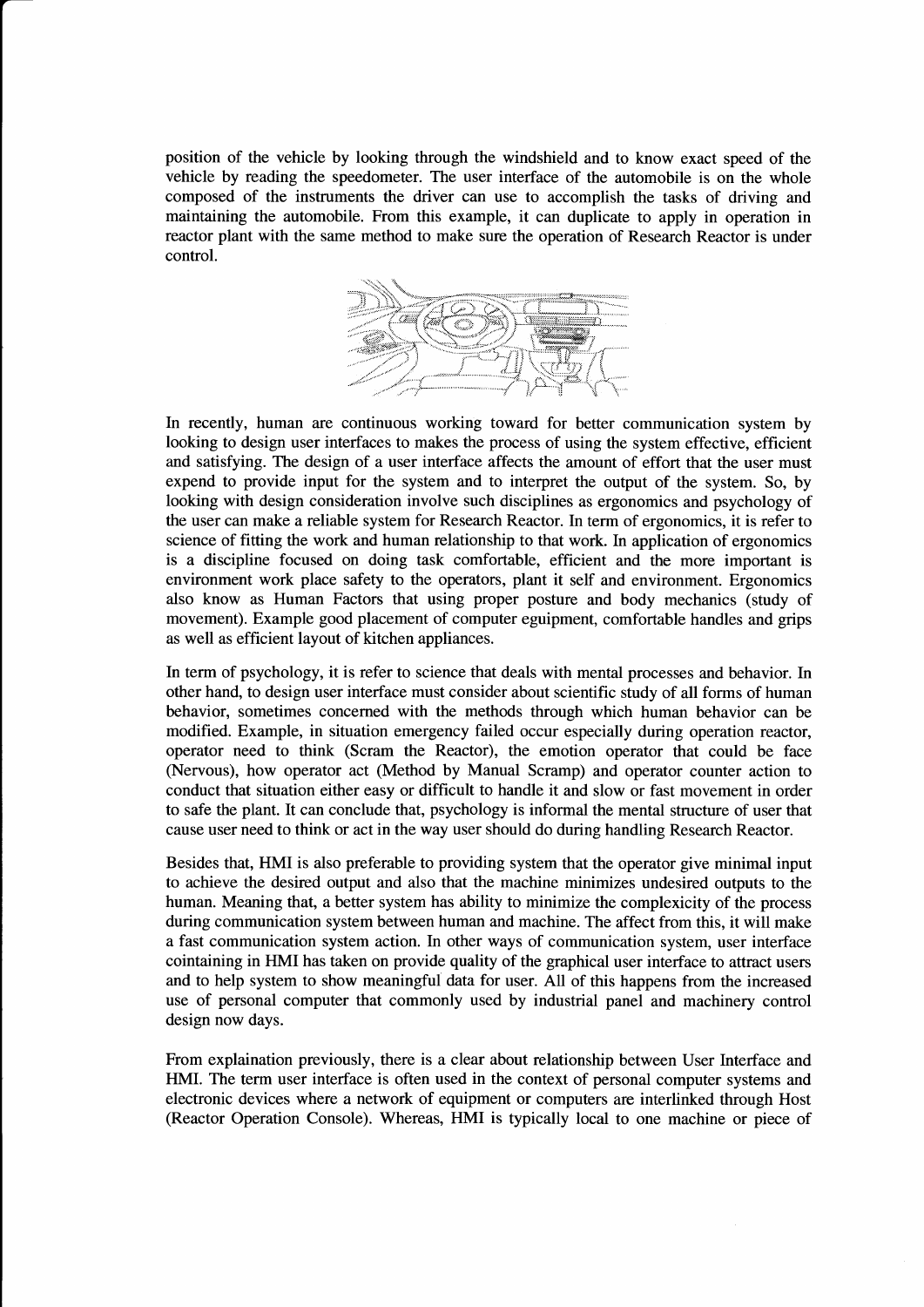equipment (Basic) and is the interface method between the human and the machine or equipment. HMI can consider as an operator interface. Operator interface (Multiple HMI) is define as the interface method by which multiple equipment that are linked by a host control system is accessed or controlled.

Talk about a network of equipments or computers, HMI system is preferable to design that may allow several user interfaces to serve different kinds of users (must authorized operators). To make the system are security and safety, HMI can develop a computerized library database can provide two categories of user interfaces, one for library patrons with limited set of functions, optimized for ease of use and the other for library personnel with wide set of functions, optimized for efficiency. The advantage the HMI system have more than one user interfaces to serve especially in reactor plant, is because to backup if one user interfaces can not access. Besides that, it can allow users to program both user interfaces to make system redundancy and reliable. If one of both user interface can not operate, Research Reactor can scram by manually (Shutdown) and if both user interface can not operate, Research Reactor will scram by automatically without ask permission.

The good criteria of user interface design in HMI is consistency. A mean that, the controls for different features should be presented in a consistent manner so that users can find the controls easily. For example, users find it very difficult to use software when some commands are available through menus, some through icons, and some through right clicks by using mouse computer. A good user interface might provide shortcuts or synonyms that provide parallel access to a feature, but users do not have to search multiple sources to find what they are looking for. Various features should work in similar ways. Other, user interfaces should not change version to version user interfaces must remain upward compatible. Good user interface design is about setting and meeting user expectations.

In more advance technology in HMI for operation Reactor Plant in future, some circumstance computers might observe the user, and react according to their actions without specific commands. A means of tracking parts of the body is required and sensors noting the position of the head, direction of gaze and so on have been used experimentally. It can refer to immersive interfaces (Virtual Reality). It is not discuss in this research paper, either this technology application is suitable or not to handling reactor plant in future generation is still become question in our mind.

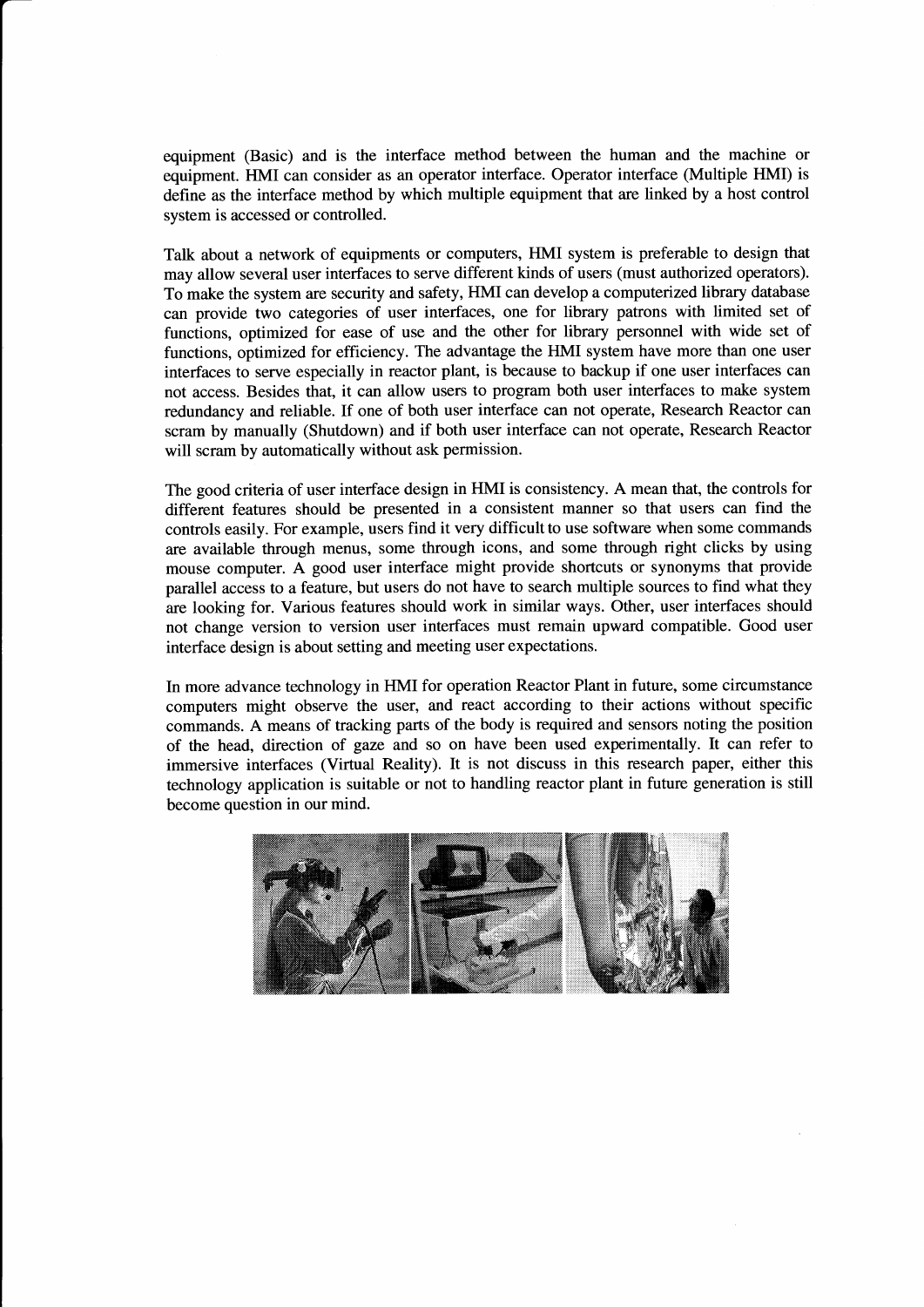### **Methodology**

Physical design for new Instrumentation and Control System of RTP (Reactor Triga PUSPATI) are proposed to upgrade the old reactor operationg console in Agensy Nuclear Malaysia. Introduce human machine interfaces (HMI) application, operator interface terminals with which operator interact in order to control Research Reactor. Human machine interfaces (HMI) coming features includes knobs, levers, and controls. Others provide programmable function keys or a full key pad (not preferable and looking to minimize the input requirement). Devices that include a processor or interface to personal computers (PCs) are also available. Many human machine interfaces include graphic displays. For ease of use, these displays are use standard messages. When selecting human machine interfaces (HMI), important considerations include devices supported and devices controlled. Device dimensions must provides a means monitoring and displaying of all reactor parameters such as, neutron flux or reactor power, fuel ,tank inlet, outlet as well as bulk water temperature, control rod position, period or rate of power increase and chart or hard copy recording of power are important factors to considers.



Many human machine interfaces include flat panel displays (FPDs) that use liquid crystal display (LCD) or gas plasma technologies. In LCDs, an electric current passes through a liquid crystal solution that is trapped between two sheets of polarizing material. The crystals align themselves so that light cannot pass, producing an image on the screen. LCDs can be monochrome or color. Color displays can use a passive matrix or an active matrix. Passive matrix displays contain a grid of horizontal and vertical wires with an LCD element at each intersection. In active matrix displays, each pixel has a transistor that is switched directly on or off, improving response times. Unlike LCDs, gas plasma displays consist of an array of pixels, each of which contains red, blue, and green subpixels. In the plasma state, gas reacts with the subpixels to display the appropriate color.

Human machine interfaces differ in terms of performance specifications and I/O ports. Performance specifications include processor type, random access memory (RAM), and hard drive capacity, and other drive options. I/O interfaces allow connections to peripherals such as mouse, keyboards, and modems. Common I/O interfaces include Ethernet, Fast Ethernet, RS232, RS422, RS485, small computer system interface (SCSI), and universal serial bus (USB). Ethernet is a local area network (LAN) protocol that uses a bus or star typology and supports data transfer rates of 10 Mbps. Fast Ethernet is a 100 Mbps specification. RS232, RS422, and RS485 are balanced serial interfaces for the transmission of digital data. Small computer systems interface (SCSI) is an intelligent I/O parallel peripheral bus with a standard, device independent protocol that allows many peripheral devices to be connected to the SCSI port. Universal serial bus (USB) is a 4 wire, 12 Mbps serial bus for low to medium speed peripheral device connections.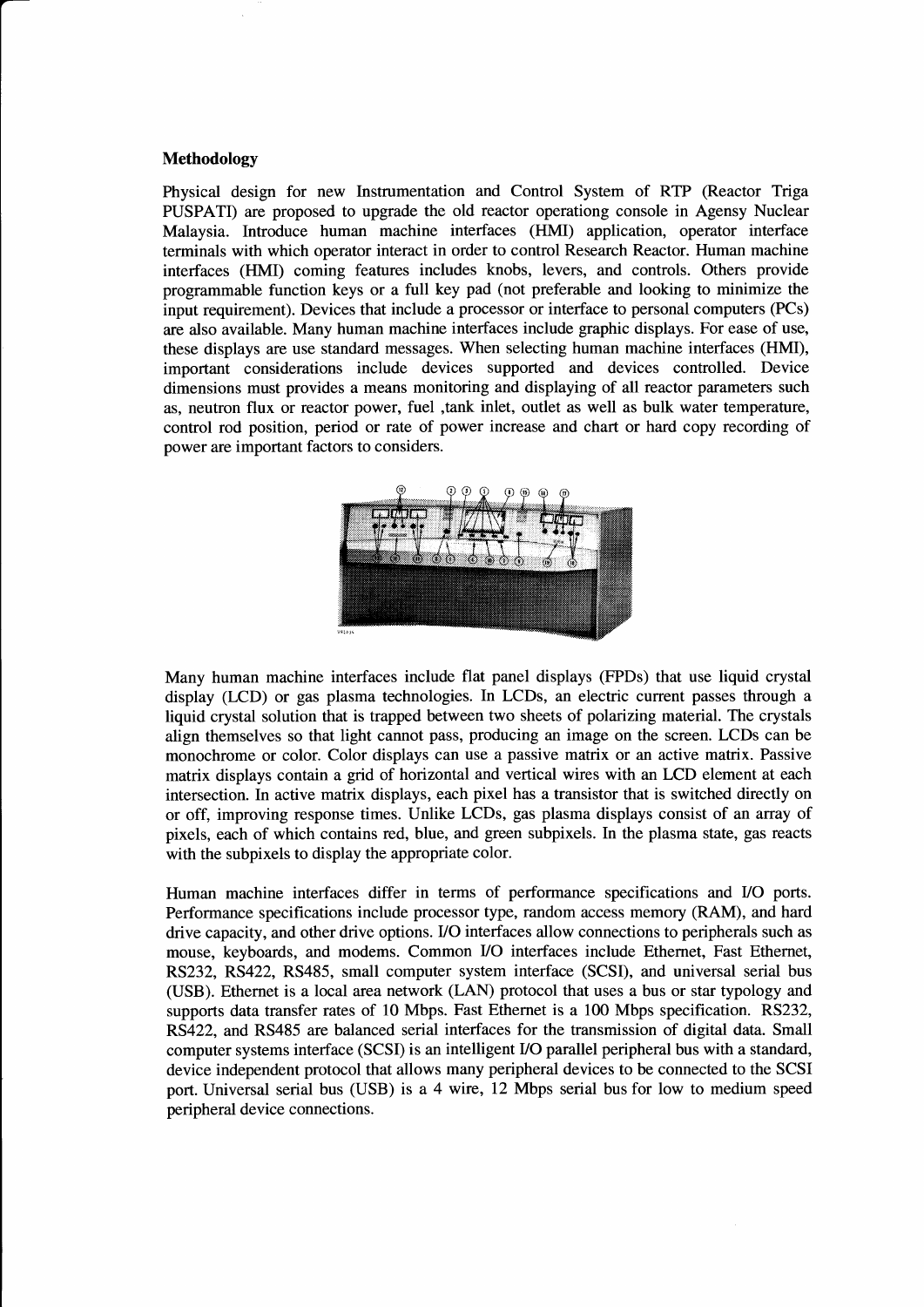Human machine interfaces are available with a variety of features. For example, some devices are web enabled or networkable. Others include software drivers, a stylus, and support for a keyboard, mouse, and printer. Devices that provide real time clock support use a special battery and are not connected to the power supply. Power over Ethernet (PoE) equipment eliminates the need for separate power supplies altogether. Human machine interfaces that offer shielding against electromagnetic interference (EMI) and radio frequency interference (RFI) are commonly available. Devices that are designed for harsh environments include enclosures that meet standards from the National Electronics Manufacturers' Association (NEMA).

### **Result and Discussions**

The interface between machine and operator or HMI is the principal means for providing conservation and for introducing human judgement into (Manual System) an otherwise automatic system in handling Research Reactor. Although signal arrive at the interface and once an operator judgement is made, it will leave the interface at electronic speeds. The operator responds at a much slower communication rate compare with machine responds. From that, it is a major restricted access in the overall system because of human limitations. The interface structure of a reactor operating console in Research Reactor, must be designed with the principal objective of shortening operator response time. The interface must be custom made to the operator and through a serious training program, the operator must adapted to the interface. In fact, HMI description must considers the interaction between hardware and software interface. Inadequate interface design usually is a result of considering the interface late in the overall system design process, giving short explanation to human factors and procuring off the shelf interface configurations that have been comprised for generalized application rather than for specific needs. Cost cutting at the interface level of a system carries large risks of later problems and dissatisfaction.

Interface design falls within the particular area of knowledge or interest of human factors, which is sometimes referred to as human engineering or ergonomics all of which be appropriate to the very specialized technology of designing products for efficient use by people in Research Reactor. Human factors is concerned with everything from specific characteristics of interface components to the total working environment (Research Reactor) of the operator. An excellent starting point for the interface designer is that of providing a functional desciption of the interface and then a job description for the operator. These two descriptions should come together precisely.

The principal characteristics of the operator in designing an interface Research Reactor are physical parameters, experience, including trainability, and long established habit patterns. The physical aspects can be illustrate in terms of experience, the amount of instruction required to efficiently use the interface as proposed clearly depends on the complexity of the process or machine under control and of the interface by itself. There are big differences, ranging from the simplicity of operating an average machine (Research Reactor) to a complex machine (Power Reactor). When forecasting the amount instruction that an operator will require for a given interface, the designer should create the specific content of a training program as part of the overall interface design task before running to actual situation for handling Research Reactor.

People (Operator) as the result of past experience, look forward to controls and move in certain ways. These expectation are called population stereotypes because they are so universally accepted the way they react. Where possible, component selection for an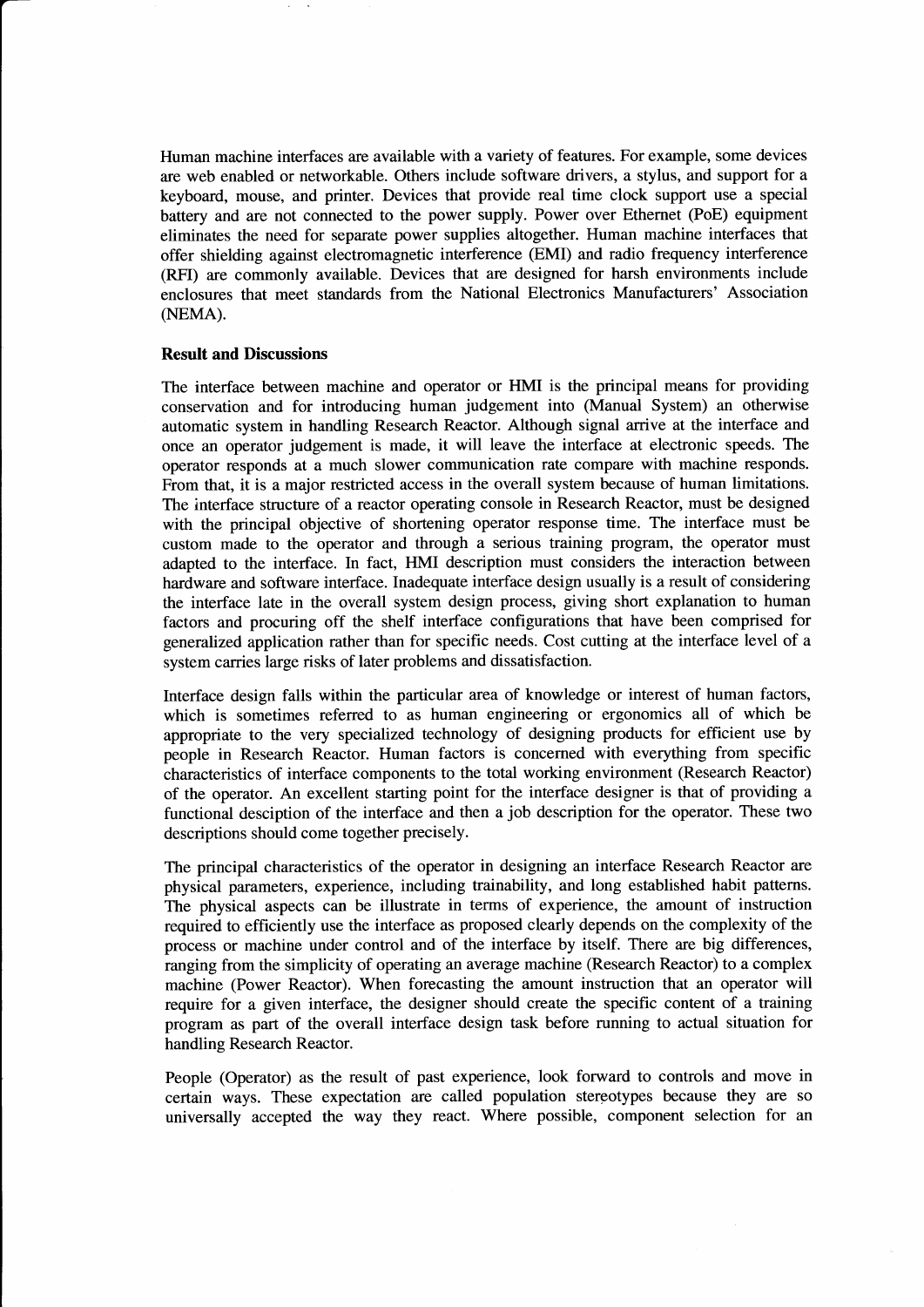industrial control interface should be something that develops of these stereotypes or habit patterns. For example, a habit pattern can view from tuning on the lights by the wall mounted toggle switch in houses. The upward or right flipping motion is associated with "on" and downward or left flipping motion is associated "off'. From this learning habit, It can be utilized with other instrumentation type of switches. This same familiar action may be adapted to any control panel for an extension of a normal habit pattern in console reactor. The range of a slide switch or potentiometer should show an increase as the switch is moved upward or to the right is better than multiple push button application in high frequently used. These control actions require the least amount of conscious effort to learn and are well established in our daily lives. The purpose to controls and display arrangements in Research Reactor from these habit patterns, to reduced reaction time, to make sure control movement by an operator is always correct, an operator can perform faster and can make adjustments with greater precision and an operator can learn control procedures faster.



After discuss about habit pattern, the next to go through is about operator interface geometry. Extensive use of computer data terminals has generated a wide variety of interface architectures. Typically, an operator will use a keyboard (switch and button), a display unit, and a document station (a work holder for printed material). These all element in HMI require careful attention to their positioning with refer to the operator. From that, ergonomic analysis must be a part of interface design consideration to ensure that lines of sight, reach, lighting, access, and angular relationships are addressed properly.

The features ergonomic design recommend for reactor console to follow these criteria, the line of sight from the operator to the center of a display should be as near to perpendicular as possible. The top of the display should be at or below eye level. Height, tilt, and swivel adjustment of seat, keyboard, display, supports, and footrests must be provided, since they are all parts of an interactive workplace system. Adjustments for operator posture should be easy to make and without requiring special tools, skills, or strength. If an operator cannot maintain a comfortable posture, there will be complaints of feeling tired related to the eyes, neck, shoulders, arms, hands, trunk, legs, and feet. In current operating time in research reactor, operator need to sitting in reactor console (control room) in 6 hours with backup one opeator standby.

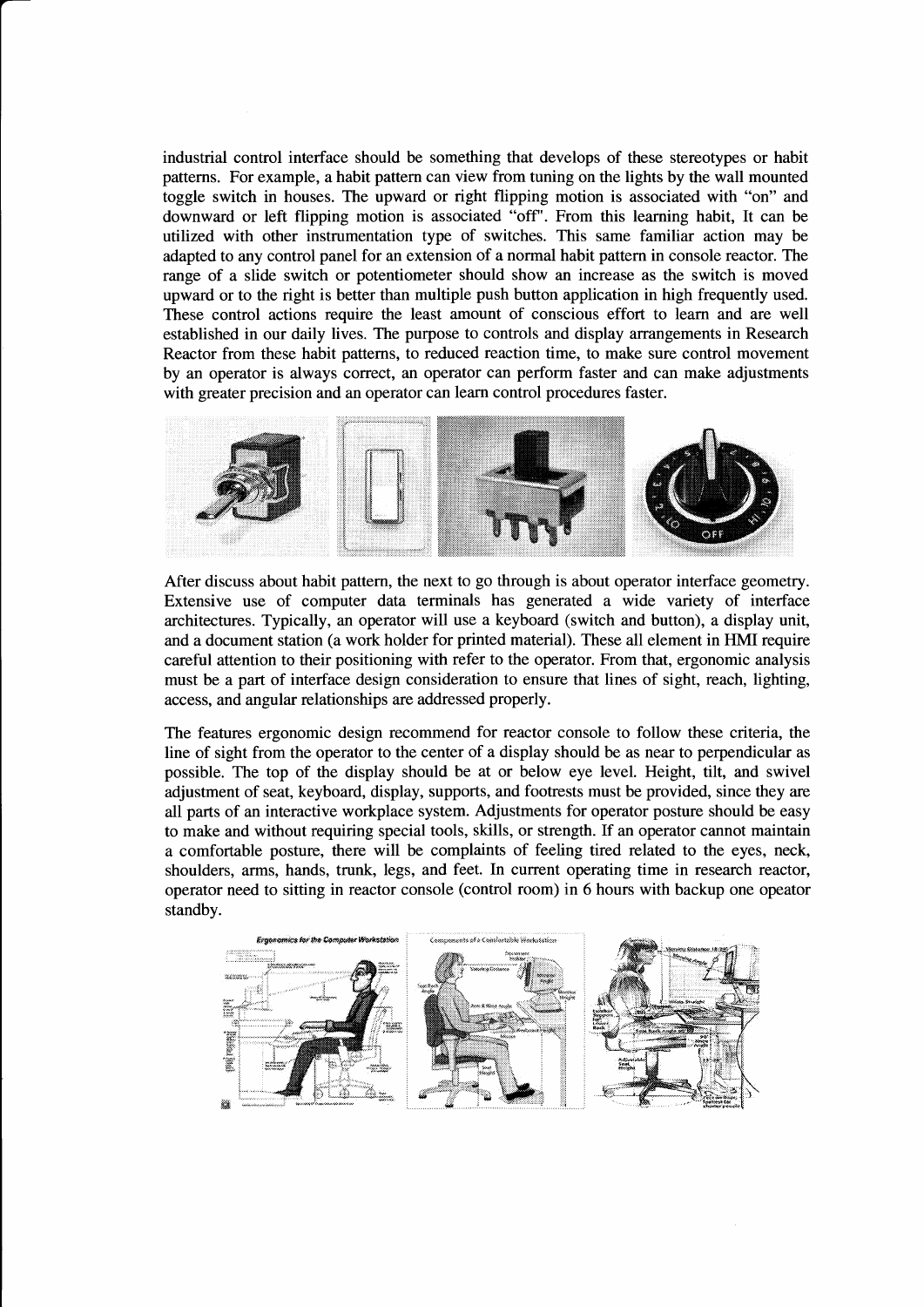In more detail, HMI providing data display system especialy focus on Research Reactor. Alphanumeric displays is a combination of alphabetic and numeric. The alphanumeric character set consists of the numbers 0 to 9 and letters A to Z. Data display terminals that use cathode ray tubes (CRTs) are commonly referred to as video display terminals (VDTs) or video display units (VDUs). Data display systems also may use gas discharge, light emitting diodes (LEDs) and liquid crystal displays (LCDs). Although LCDs systems are often attractive because the interface screen can be relatively thin, different CRTs system wide usage because of its versatility in terms of graphics, use of color and cost.



In VDTs, it is possible to display alphanumeric data on a single or abbreviated line display. By using references material in the same format as the displayed information, the visual interaction between the two (HMI) is compatible and operator perception problem are minimized. Many word processing display screens do not have full vertical page capacity, but they move type upward (scrolling) when the lower line has been reached. Alphanumeric dispaly on VDTs are typically dot matrix construction because of the discrete addressing mode which they use. For example, both 5 by 7 and 7 by 9 rectangular dot groupings are used with the largers sides vertical. A practical working height for these characters is 2.5mm minimum. With adequate spacing between characters and lines, a typical display screen with appropriate standard size height and width can reasonably accommodate many lines and characters that can be displays.



Although light characters on a dark background are most common in VDTs, testing has verified that there is improved ablility to read with dark characters on light backgrounds. By having the same contrast format for both reference document and display, there is considerably less eye strain as an operator shifts back and forth between two surfaces. It is good practice to have CRT displays include the capability of image reversal from positive to negative in full or selected areas. Dark characters on a CRT light background display (positive image) present less contrast than equivalent light characters on a dark background (negative display). In effect, backlighting of the positive image "washes" around the dark characters to make them appear narrower. To counteract this phenomenon, the stroke width of the positive image should be approximately 20 percent heavier than that of the equivalent negative image.

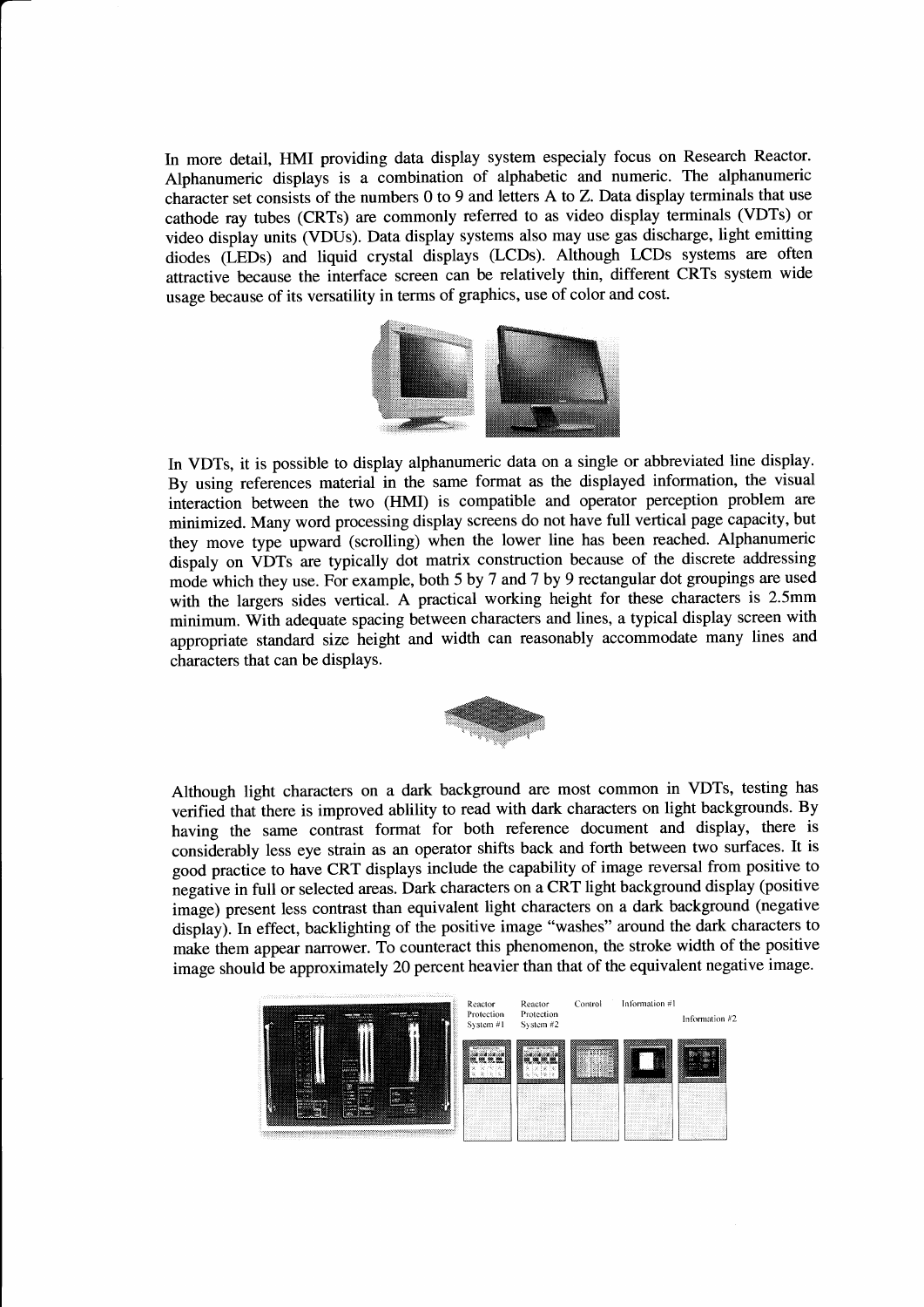Glare on the face of CRTs is one of the most frequently cited problems associated with VDT operation. Glare from uncontrolled ambient light reflects into the operator's eyes, making it difficult or impossible to distinguish images on the screen, as well as producting eye strain and fatigue. High ambient light also reduces the contrast between background and displayes characters, since it adds its energy to both. Antireflective coatings, tinted windows, louvered screens (made of narrow glass pieces), and various other filter media can be used to minimize this problem.

Some of these glare control solutions reduce ambient light bounce at the expense of contrast and image sharpness. The effectiveness of these various means should be evaluated carefully prior to making a commitment to use them. Further, the location and diffusion of ambient light sources should be investigated. A wide range of image color is available on VDTs, but most use green, white, orange, or yellow contrasted with black. Any color image will satisfy the visual requirements of the display, so long as it does not fall at either end of the spectrum. Multicolor displays at these extreme wavelengths are also poorly perceived by the eye and should be avoided.

External interface lighting almost always will either enhance or downgrade display visibility. As the ambient light level decreases, the visibility of self illuminated displays will increase. For example, low output lamps and projected color or "dead front" displays require low ambient light. Conversely, a brighter display is needed for recognition in hight ambient light. By way of illustration, full indicator brilliance may be called for in the bubble of an aircraft cockpit exposed to direct sunlight, whereas a minimum glow from a display will be most appropriate at night. A situation like this will call for a brightness control for the indicator. Wherever possible, the designer should customize display brilliance to accommodate a wide range of brightness in any similar circumstances.

Glare becomes a particularly detrimental factor when the light comes from undiffused or concentrated sources, as in locations exposed to sunlight or from poorly located overhead lights that spot rather than diffuse the light source. A minor change in the panel angle can assist in reducing this problem. If the ambient lighting can not be planned in advance, as many be the case of a separate integrated control room, then a survey of the existing lighting should be made and, if practical, altered to favor the control interface to be installed. Also, this will enable the interface designer to plan whatever light hoods, shields, baffles, or diffusers may be needed and thus included with the projected costs. Control surfaces that are matted rather than polished also will help to alleviate the ambient light problem



To interact and give instruction from operator to machine (Research Reactor) need programmable electronic data storage and retrieval systems by using keyboard. Key groupings for special functions and numeric entry have taken their place alongside the basic keyboard format. Full function intelligent keyboards with integral microcomputer based electronics may be encoded to meet user requirements. The physical effort required should be consistent with the speed and efficiency of the operator and the duration of the operation in Research Reactor. Without focus to these needs, the operator's performance may drop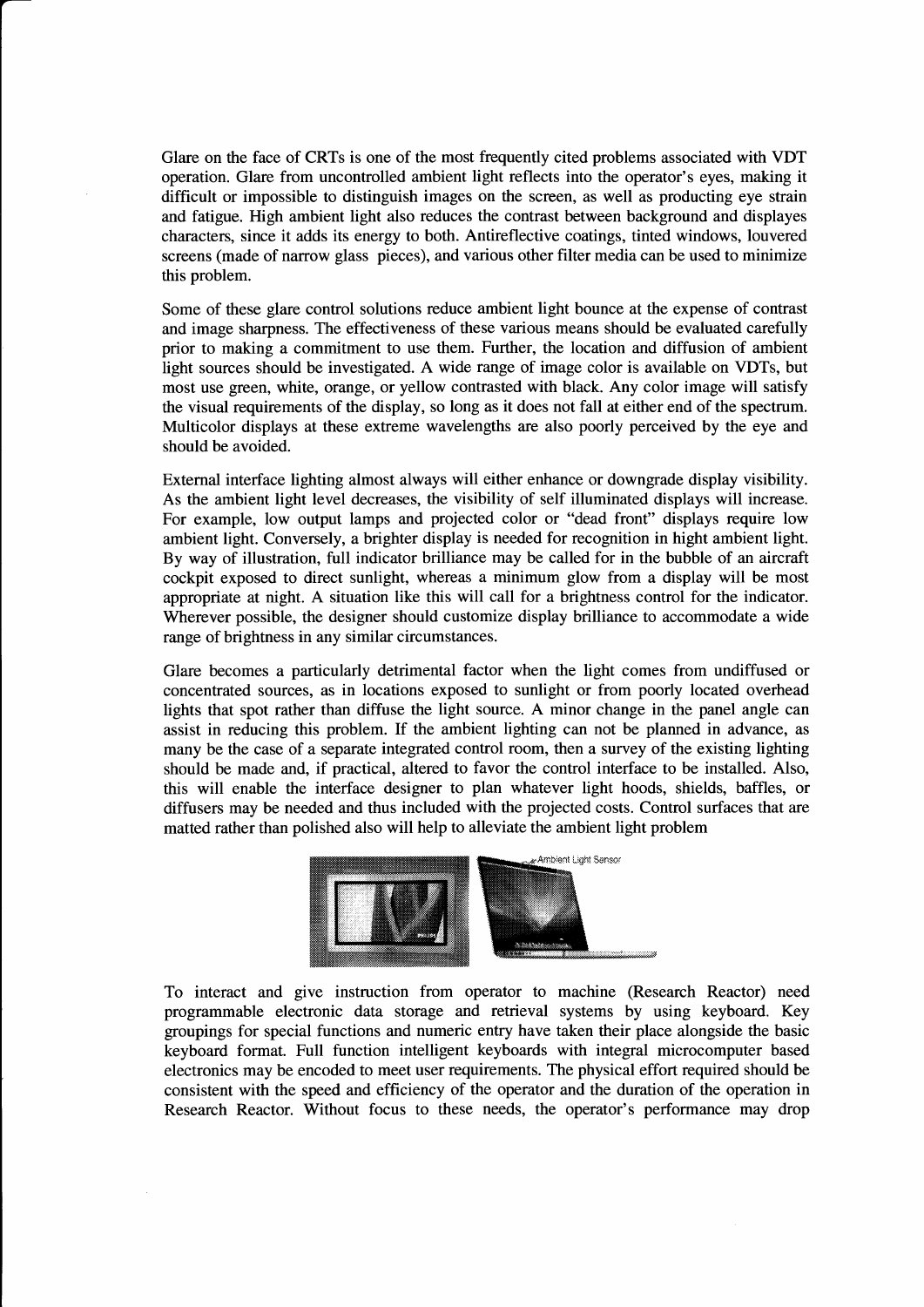because of have a perticular illness or physical problem and become not safety to handling hazardous environment.

|  | ija (m.<br>Şn.<br>*€*্, | gans gan | య<br>m<br>C.<br>w.<br>-99<br>58<br>×. |
|--|-------------------------|----------|---------------------------------------|
|  |                         |          |                                       |
|  |                         | tooc     |                                       |
|  |                         |          |                                       |
|  |                         |          |                                       |

Introduction the standard QWERTY keyboard named by the arrangement of the first six keys on the upper row is a prime example. An alternative arrangement, the simplified keyboard was developed by Dvorak in 1936. It distributes the key according to the comparative strength of the fingers and the frequency of letter occurrence in common English usage. This improved design has more than doubled typing speed and it is said to reduce the average typist's daily keyboard finger travel from 12 to 1 mile (19.3 to 1.5km). Adopting of the system has been and most likely will continue to be difficult because of the number of QWERTY machines in existence and by the extensive retraining of operators that would be required.

In more detail about keyboar design in HMI proposed to use in new reactor console, operator can write (Entering input data) with the optimum keyboard angle for efficient use. There have been keyboard layouts designed to operate at every angle between horizontal and vertical. However, there is a general consensus that keyboard angle from side between 10 and 20 degree is a comfortable workplane. By providing a keyboard with an adjustable setting for use between 10 and 25 degree, the needs operators to do work can be better by provide place for operator to stay in doing their jobs. The height of the keyboard measured at the middle key row should not exceed 30mm above the counter top. Although there are a number of low profile keyboards thin enough to allow meeting this requirement, the combination of the keyboard enclosure dimensions and the 30mm DIN Deutsches Institut fiir Normung, the German national standards organization height standard may restrict the keyboard angle to 10 degree or less.



DIN, also recommend that if a keyboard is mounted at a height of more than 30mm, then a palm test must be provided to reduce static muscle fatigue. A palm rest may be desireable for some low speed data entry, but a high speed typist does not rest palms on anything. The use of a palm rest could only promote inefficient any error likely to occur during typing. In addition, a palm rest will require more desk space, which is usually at a premium. For rapid keyboard entry, to traveling keys are preferred to low travel touch panels, which are better suited for low speed random entry situations. When used with a data display terminal, it helps to have keyboard enclosure separable from the display, so the user can position it for maximum comfort. Some of the more ambitious human factors efforts have created keyboards with a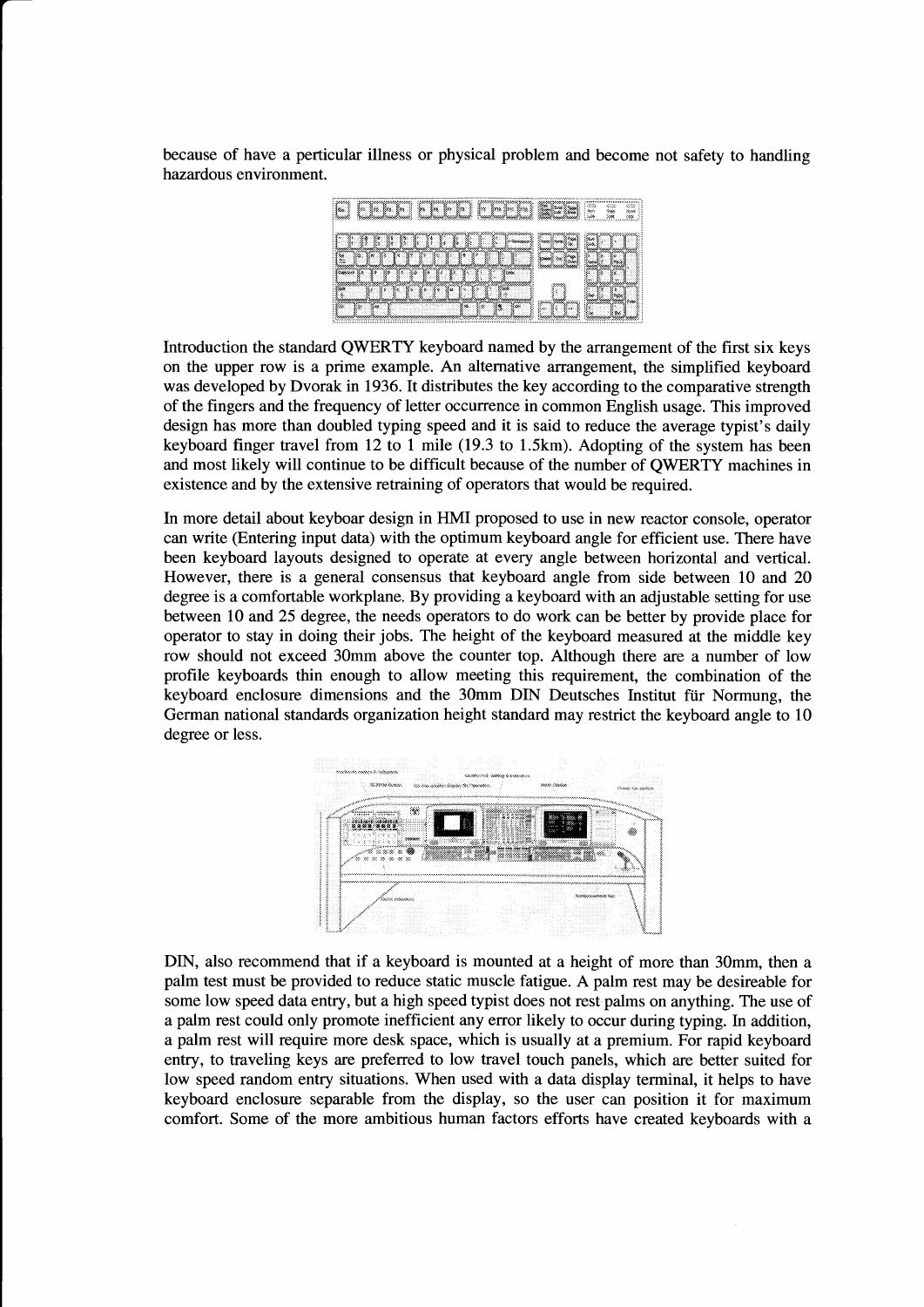slight concavity, running from front to back on the surface of the combined key faces and reflects followed by the fingers moving up and down the key rows.

After through the human factor, the next two of the most important of these are the local environment and ambient lighting. Industrial environments frequently pose a threat to the life and reliability of interface components. Controls and display may be splashed by water, oil, or solvents. They may be powdered with a layer of shoot and dust, including metal particles, stickly vapors, and various granulated, gritty substances. However, even under these harsh circumstances, a resistant yet still attractive interface can be designed that will take advantage of oiltight manual controls, protective membrane touch panels, and adapt something for hard use keyboards.

Even if not installed in an airconditioned space, interface components in reactor console are designed to operate at temperatures in excess of those that can be tolerated by an operator. However, where surges of high temperature may be possible, then all metal manual controls, such as toggles, may be specified instead of devices that incorporate plastic materials. In such cases, switches and controls equipped with large buttons, knobs, or levers should be considered. Also, an extra measure of positive tactile (concerning the sense of touch) feedback will help the operator feel when a switch operation has occurred. Low temperatures also may affect the operating performance of manual switches. Seals or lubricants may stiffen, causing a switch to stick or to stay open or closed. These matters should be made known to the components maker well in advance of procurement.

The last factor discuss about aesthetics factors. Although designing an effective control interface is a specialized example of industrial design, the basics of good industrial product design apply. These principles, in particular, affect the aesthetics of an interface design and as will be shown, are also human factors.

Several decades ago, pioneer of American industrial design, Henry Dreyfuss, developed a "performance creed" that applies equally well today: We bear in mind that the object we are working on is going to be ridden in, sat upon, looked at, talked into, activated, operated or in some other way used by people. If the point of contract between the product and the people becomes a point of friction, the industrial designer has failed. On the other hand, if people are made safer, more efficient, more comfortable or just plain happier by contract with the product, then the designer has succeeded.

As pointed out by James A. Odom, this creed applies to engineers as well as to industrial designers, and it exemplifies the goals of any conscientious approach to design. It is interesting to note that before anyone even touches a product, an opinion is formed based solely upon apperance. Thus is done with a sensitive use of form, color, and comparison of components. First impressions are important. By creating a good visual impression, potential users are more likely to form a positive image, that is, of a friendly device rather than of a threatening device. For equipment manufacturers as well as ultimate users, this is very important, not only for interfaces, workstations, and the like, but for ancillary equipment that must be fitted into the control room or mounted on the manufacturing floor.

Along these lines, manual controls that are clean and simple in apperance should be preferred over those components that are ornate, decorative, or intricate. These qualities generally detract from functionality as well as apperance. Where practical, it is good practice to limit the number of components on any given panel. There is a point of diminishing returns when, by sleer weight of numbers, panel elements begin to confuse the visual definition of functional groups. The confusion can cause hesitation and error.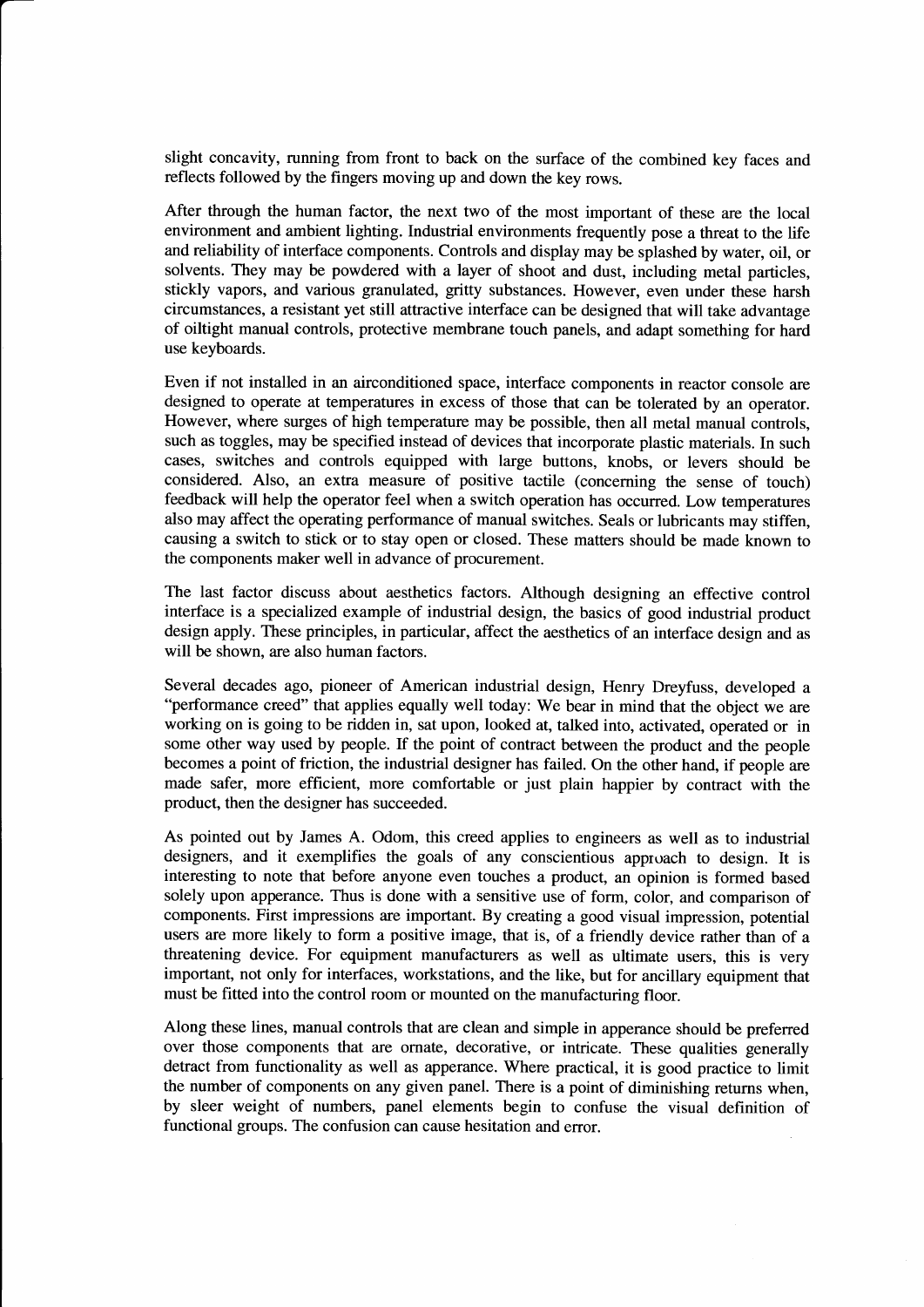As an example, it is of value to note the differences in panel density and appearance between a strip of ganged interlocked push button switches as contrasted with a single rotary selector switch that performs the same function. A multifunction illuminated rotary push button control may be the solution when panel space is at a premium. The designer should review numerous alternatives prior to freezing a design. The "heavy handed" approach that uses visible mounting screws or other practical but unattractive solutions that may downgrade panel apperance should be avoided. A statement of quality is made by the astute selection and use of appropriate well designed interface components.

An effective interface can only be designed with a proper balance between human factors and aesthetics. To simply "plug in" human factors without regard to aesthetics (also a human factor) often can markedly detract from appearance. In contrast, a good looking device that is difficult to use is unacceptable. With the large variety of all manner of components available today, an excellent acceptable compromise can be made. Interface components should be considered early in the design process from both human factor and apperance standpoints. Components added to a device after it has been defined as a three dimensional from may look lika an after thought and they may not be arranged for maximum operator efficiency. Too often a machine, for example, may be fully designed with only the functional process in mind. Then a standard, off the shelf electrical enclosure with be added with out first having been integrated into the basic form. In such instances, even if the control and display components are outstanding in apperance and human factors relationships, the total design will suffer.

In as much as processes and machines frequently will be altered some time after their initial start up, the interface designer, whenever possible, should give some thought as to how such changes can be made without resulting in a "patched up" monstrosity. The interface designer should always keep simplicity uppermost in mind. Stress should be given to those controls that do or may require immediate attention and reaction of the operator. Oversized, infrequently used maintenance controls and exposed hardware (screws, latches, handles) or access knobs that resemble rotary controls should be avoided. Guards or barriers should be considered only for controls the inadvertent operation could produce an irrevocable adverse effect. Guards should not be used as decorative frames. Unnecessary guards simply contribute to visual clutter. Any "extras" of this type tend to distract the operator from the mainstream of more critical data. Equipment designers and vendors should preserve operator familiarity by not making frequent styling changes simply for the sake of change.

Interface panels become overly complex for two principal reasons; the number and types of components and the failure of the designer to explore alternative arrangements. Panel arrangment can be assisted through the use of cardboard cutouts made to actual dimensions, which can be repositioned a number of times prior to making a final panel diagram. The control panel should be approached as a unified concept. The sequence of operations that the operator will follow should be studied and observed with the intent of minimizing (and eliminating) unnecessary visual "jumps" and "rebounds" across intermediate panel elements. James Odom makes the following suggestions:

Frequently used components should be the most accessible. For manually operated controls, somewhere between elbow and shoulder height is the best location. Controls and displays should be arranged for a conventional sequence of operation, from left to right and top to bottom, as one normally reads. Functional groups should be defined on the panel by allowing some space between them. Where practical, common centerlines and common edge lines throughout. Element to be avoided include borders, separate color patches, and brackets extending from group titles except in cases of extreme component density.